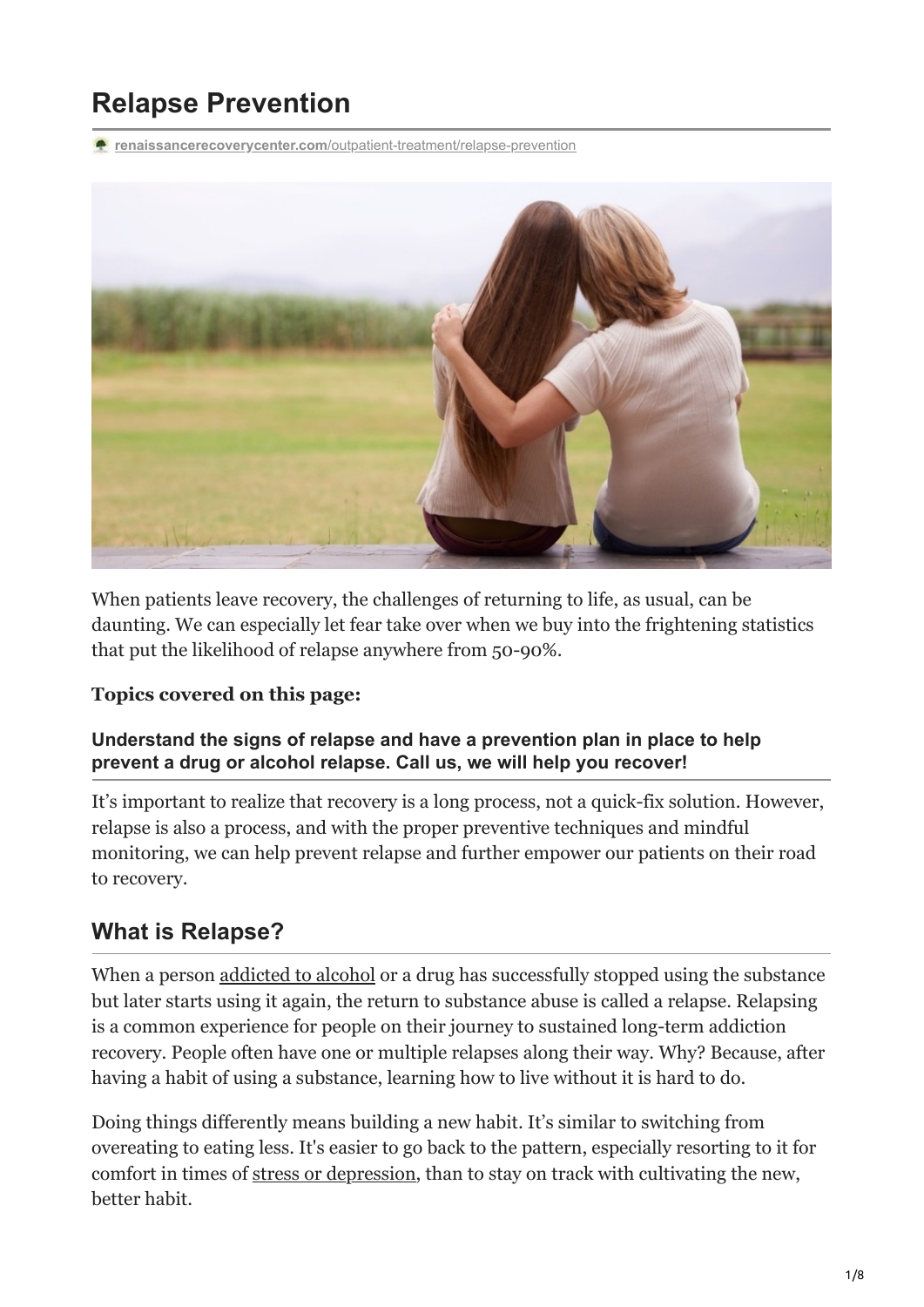The key to [relapse recovery](https://www.renaissancerecoverycenter.com/addiction-treatment-center-in-arizona/) success is to stop using again and try living without the drug again. Some people complete [rehab,](https://www.renaissancerecoverycenter.com/arizona-drug-rehabilitation/) then relapse and return to treatment multiple times before they can live entirely free from substance abuse. The will to return to a drug rehab ultimately makes the difference in such cases, bringing the person back to freedom and away from drug abuse each time until they eventually can sustain their recovery.

# **Signs of Relapse**

Friends, [family](https://www.renaissancerecoverycenter.com/family-program/), and coworkers of someone going through relapse may notice that the individual is exhibiting some common behavioral changes associated with substance abuse. Some of the signs of relapse can include:

- Self-isolating, spending lots of time alone
- Changing friends frequently
- Avoiding spending time with friends and family the way they previously did
- Losing interest in favorite activities
- Declining hygiene, such as not showering, changing clothes, or brushing teeth, etc.
- Feeling exhausted
- Feeling sad or [depressed](https://www.renaissancerecoverycenter.com/mental-health-and-dual-diagnosis/)
- Changes in eating habits (eating less or eating more)
- Being extremely energetic, talking very rapidly, or saying nonsensical things
- Frequent mood swings
- Shifts between feeling healthy and good to feeling bad
- Irregular sleep hours
- Missing important appointments
- Declining performance at school or work
- Increasing problems in personal relationships

It can sometimes be too difficult for a person struggling with addiction relapse for a while to quit retaking the drug without support. Some people experience [withdrawal symptoms](https://www.renaissancerecoverycenter.com/detox/) when they attempt to stop taking a drug. They may keep resorting to taking the drug again to stop the feeling of sickness. In these cases, people may need detox help and an effective rehab program to succeed in learning to live drug-free.

# **10 Reasons Why People Relapse**

As many as half of drug users in the United States have an underlying (and sometimes undiagnosed) mental disorder. When patients learn to depend on substance abuse in order to self-treat mental illness, it's vital to get control of the mental disorder before addiction recovery is a practical reality.

When patients are able to get a handle on underlying problems like anxiety disorders, trauma, depression, or personality disorders, then they are more able to take charge of their addiction recovery as well and understand that there are options besides substance abuse.

#### **Withdrawal Symptoms**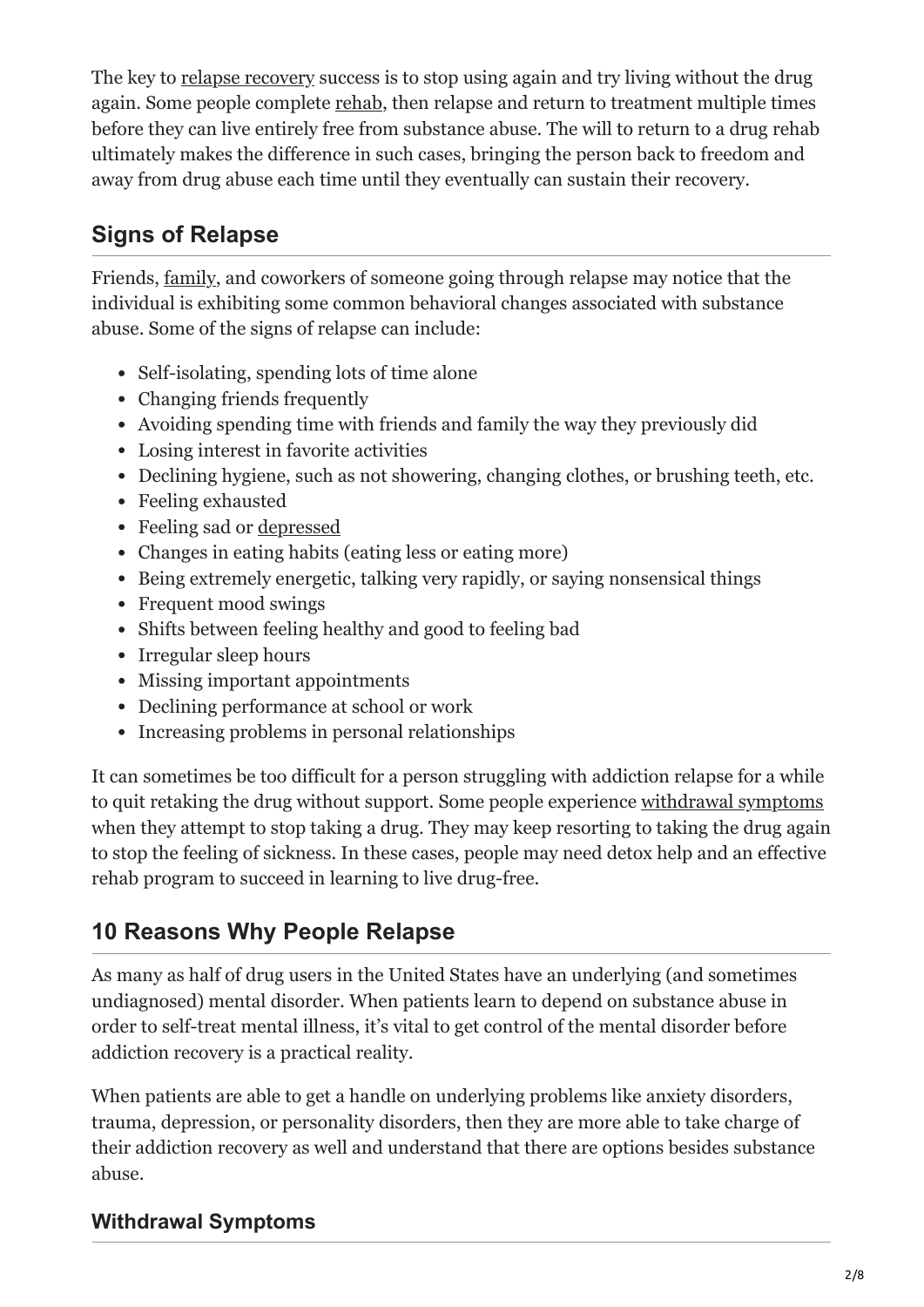One of the most common reasons for relapse is the discomfort of withdrawal. Depending on the addictive substance, detoxification and withdrawal symptoms can range from pain, headaches, trembling, sweating, anxiety, insomnia, vomiting, seizures, and in some cases death.

#### **Access To Places With Drugs And Alcohol**

Having easy access to places where drugs and alcohol are readily available can make saying no difficult for people who struggle with addiction. An important part of relapse prevention is limiting access to places where illicit substances will be available for purchase or passed around.

#### **Access To People With Drugs And Alcohol**

Being around old friends and contacts can remind a former addict of good times and create the desire to use again. This can be even more challenging for former addicts whose friends use peer pressure. Saying goodbye can be hard, but a critical step in recovery is eliminating contact with people who use drugs and alcohol.

#### **Reminders Of Addiction**

Objects and things can also trigger a relapse by serving as a reminder of addiction and the feeling of being intoxicated. Former addicts have more success when they eliminate all potential reminders of drugs and alcohol in spaces they can control.

#### **Mental Illness And Past Trauma**

Many people who suffer from mental health disorders and/or a history of past trauma use drugs and alcohol as a form of escapism or self-medication. Often, treating underlying mental illnesses and symptoms of Post-Traumatic Stress Disorder can help to significantly reduce the risk of relapse.

#### **Triggering Relationships**

Difficult relationships and stress can easily cause a former addict to become triggered and puts them at the risk of relapse. As difficult as it may be, for some people, cutting off contact to people who are toxic or who don't support a sober lifestyle is the best way to stay on the path to sobriety.

#### **New, Uncomfortable Situations**

Former addicts that tend to be uncomfortable in new situations or where there is a need to be social may find themselves tempted to use substances to numb the emotions and "get through it." Many former addicts believe they are unable to do certain things or be around other people without being intoxicated.

#### **Loneliness And Boredom**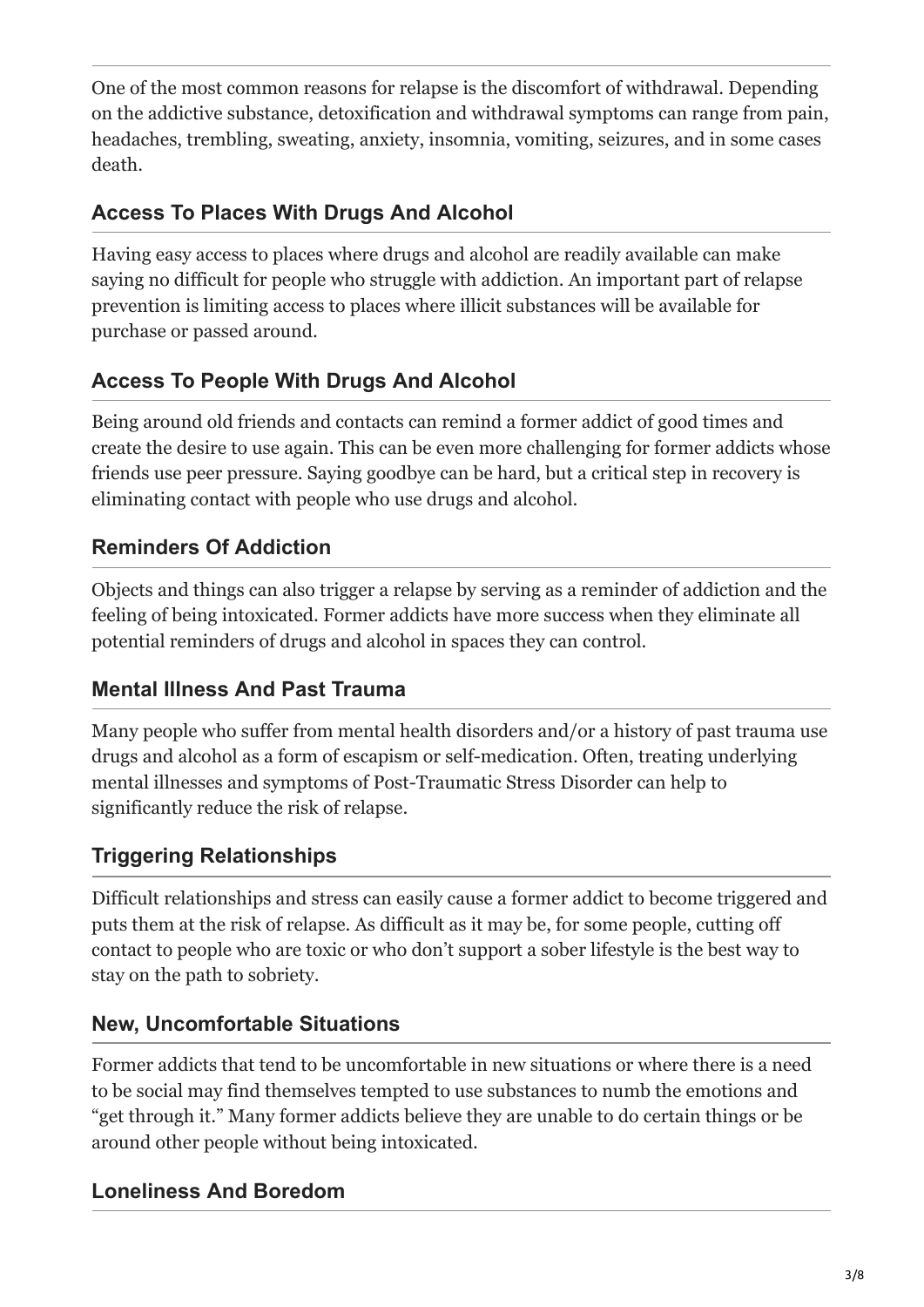Feeling alone and/or bored is a relapse trigger for many former addicts. Planning fun activities with sober friends can help stave off boredom and the feeling of being lonely, ideally keeping the person's mind too occupied to think about drugs and alcohol.

#### **Becoming Too Confident**

After several weeks, months, or even years of sobriety, it's easy for a former addict to become overconfident in their ability to resist the temptation of drugs and [alcohol](https://www.renaissancerecoverycenter.com/addiction/alcohol-addiction/). They may imbibe with the intent of it being a singular event, only to fall down the same rabbit hole of using again.

#### **Lack Of Access To Ongoing Support**

People who don't have access to a drug and alcohol treatment program that provides ongoing support tend to relapse more often than those who do. Having the ability to reach out for help from [drug & alcohol treatment centers in Arizona](https://www.renaissancerecoverycenter.com/outpatient-treatment/) can reduce the reoccurrence of active addiction.



## **What is Relapse Prevention?**

Relapse is a very common occurrence after recovery. In fact, around a third of people who succeed in treatment relapse within the first several months after leaving therapy. Sustaining recovery is a lifelong journey, and there will be many bumps and pitfalls along the road. Remaining committed to a healthier lifestyle, using proven therapeutic relapse prevention tips and techniques like those discussed above increases a person's potential for living drug-free long-term.

Feeling lonely, stressed, sad, angry, or depressed, or triggers in a person's environment can lead to drug or alcohol addiction relapse. For example: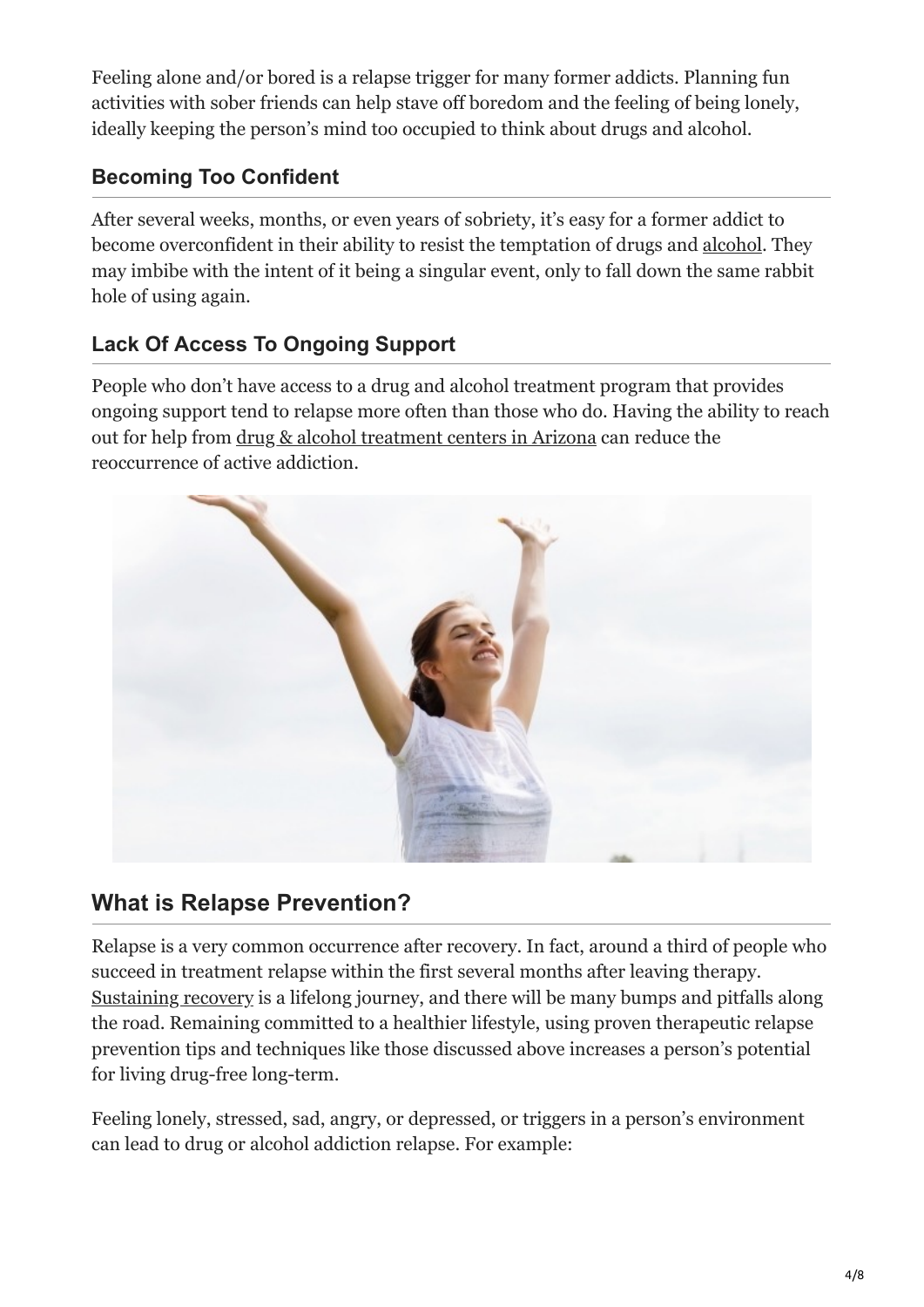- The emotions that arise from the loss of an important relationship may trigger an urge to turn back to using a drug that temporarily alleviates the sense of emotional pain.
- Exposure to environmental triggers can also lead to relapse. Being with friends while they're using drugs, or being in an area where you frequently obtained drugs can be triggering. Alternatively, being with friends who don't abuse drugs actually reduces the risk of relapse.

Fortunately, avoiding relapse is fully manageable by maintaining a lifestyle that includes daily use of proven relapse prevention techniques following their relapse and recovery treatment program. Relapse prevention training and structured support can be provided in either residential or outpatient treatment programs, in either individual or group settings.

## **Relapse Prevention Techniques**

According to the National Institute of Health findings on addiction treatment, addiction treatment works by helping people learn to identify situations that are high-risk for them more quickly. In recognizing those circumstances in which a person is vulnerable to relapse, he or she can more readily use the cognitive and behavioral strategies learned in therapy to avoid relapse.

Practicing these techniques and tips for avoiding relapse builds the individual's coping skills. Developing a strong ability to use these techniques [empowers the individual](https://www.renaissancerecoverycenter.com/how-to-manage-your-fear-of-relapse/) to overcome tendencies to react in old ways to new instances of triggering. Equipped with advanced therapeutic tools, the recovered person deals with once stressful or overwhelming, and *still* often unavoidable, situations and personal moods with increasing strength and stability.

Here are some examples of ways for people in recovery to avoid high-risk environments and occurrences more easily, structure their time, and manage their lives and personal growth to prevent relapse:

- *Choose a hobby.*  Being bored can lead to dwelling in emotional temptation and end up relapsing. Engaging in an enjoyable sport or hobby is satisfying and helps maintain balance.
- *Rely on your support system.* Strong support from family, friends, and peers in one's recovery groups can provide important listening and encouragement for help staying centered.
- *Build self-empowerment.*  Learn productive ways to handle stress, anxiety, and depression by using the training you receive so you can then help the people you care about.
- *Use personal development practices.* Learning mental relaxation and meditation techniques and routinely taking time to practice these can help manage negative thoughts and urges.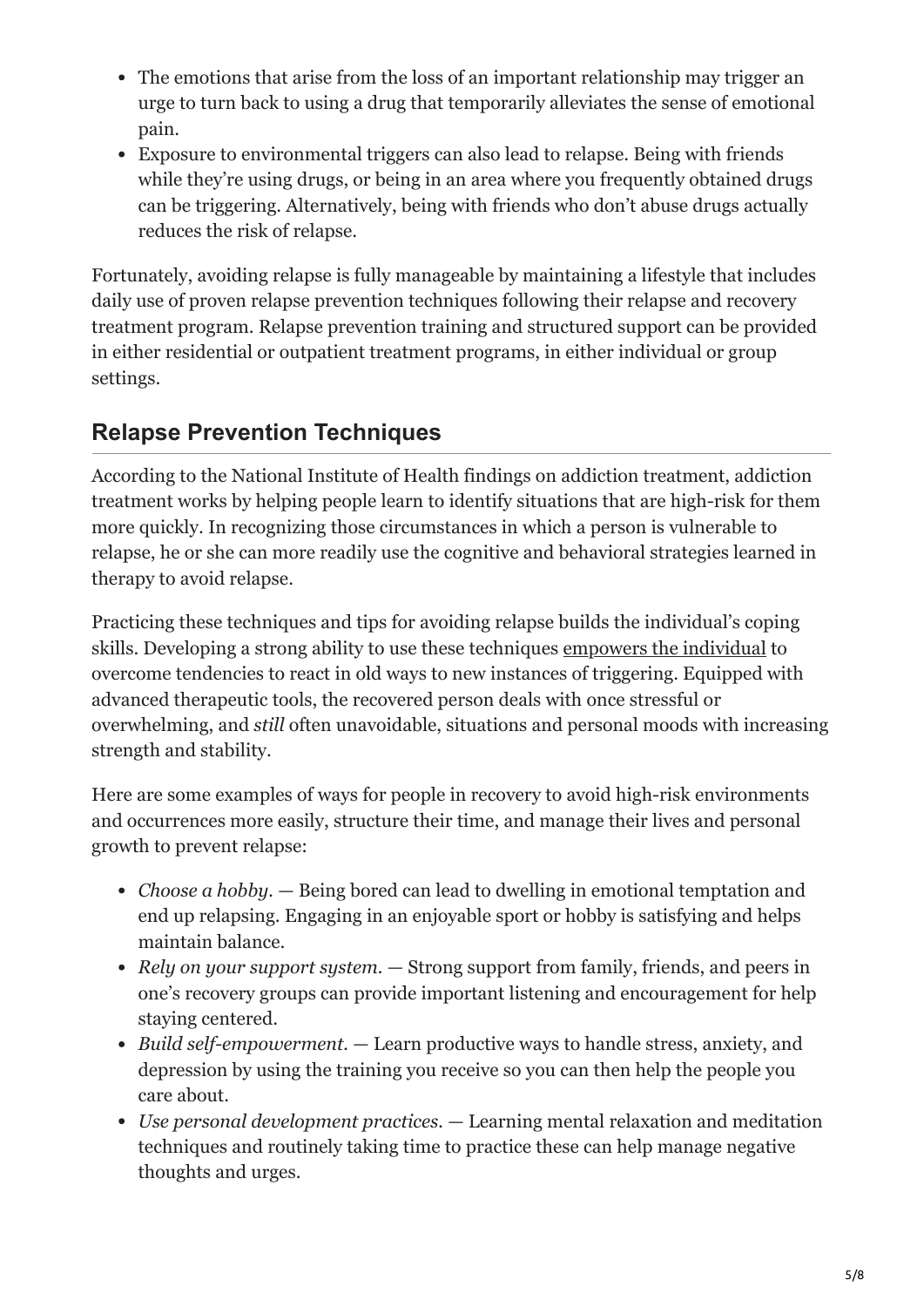- *Increase knowledge to increase power.* Education is the way to self-awareness, which means that [understanding your addiction](https://www.renaissancerecoverycenter.com/podcast-on-addiction/) is a powerful technique for strengthening recovery.
- *Attend support group sessions.* Group members can share ideas, discuss situations and scenarios, and build confidence from sharing each other's journeys through recovery.
- *Gain personal enrichment.* Exercising, reading, and trying something new, like new food, restaurant, cultural experience, etc., replace substance attractions with natural exhilaration.
- *Volunteer.* Working to help in a great cause is highly rewarding. It inspires a more profound sense of gratitude, which is a fundamental perspective to be fostered for sustained addiction recovery.

# **Relapse Treatment Programs**

#### **Building Cognitive Tools And Resources**

The [cognitive behavioral counseling approach](https://www.renaissancerecoverycenter.com/outpatient-treatment/cognitive-behavioral-therapy/) has been found to be very effective in treating addiction. This approach is unique in that it focuses specifically on building internal resources for coping with stress or depression, as well as countering fallacious thought patterns. Together, the patient and psychologist set goals and objectives, and then build skills and techniques that will help to achieve that outcome through directing mental resources and finding creative solutions for problematic self-talk.

Often, stress and/or depression are major triggers for relapse. However, by building our patients' internal resources for dealing with these challenges in a healthy and selfsufficient way, they are able to redirect their path during the initial stages of relapse.

#### **Fortifying Support Networks And Connections**

The most important resource of each patient as they leave a recovery center is their network of personal connections that can provide love and support as they work on their road to recovery. One of the most dangerous things for someone recovering from addiction is isolation.

Our focus on family dynamics and intensive family and group counseling seeks to strengthen each patient's resource network, through building communication skills, troubleshooting harmful relationship patterns, and enabling breakthroughs between family members. Our responsibility to teach coping techniques and effective management doesn't end with our patients; it's also important to build up family and friends of our patients so that they are further empowered to aid in the recovery of their loved one.

## **Spiritual Approach**

Something that sets our recovery center apart from others is our incorporation of spiritual principles. While using scientific, modern resources and techniques, we also recognize that for many of our patients, the hope and motivation for addiction recovery has a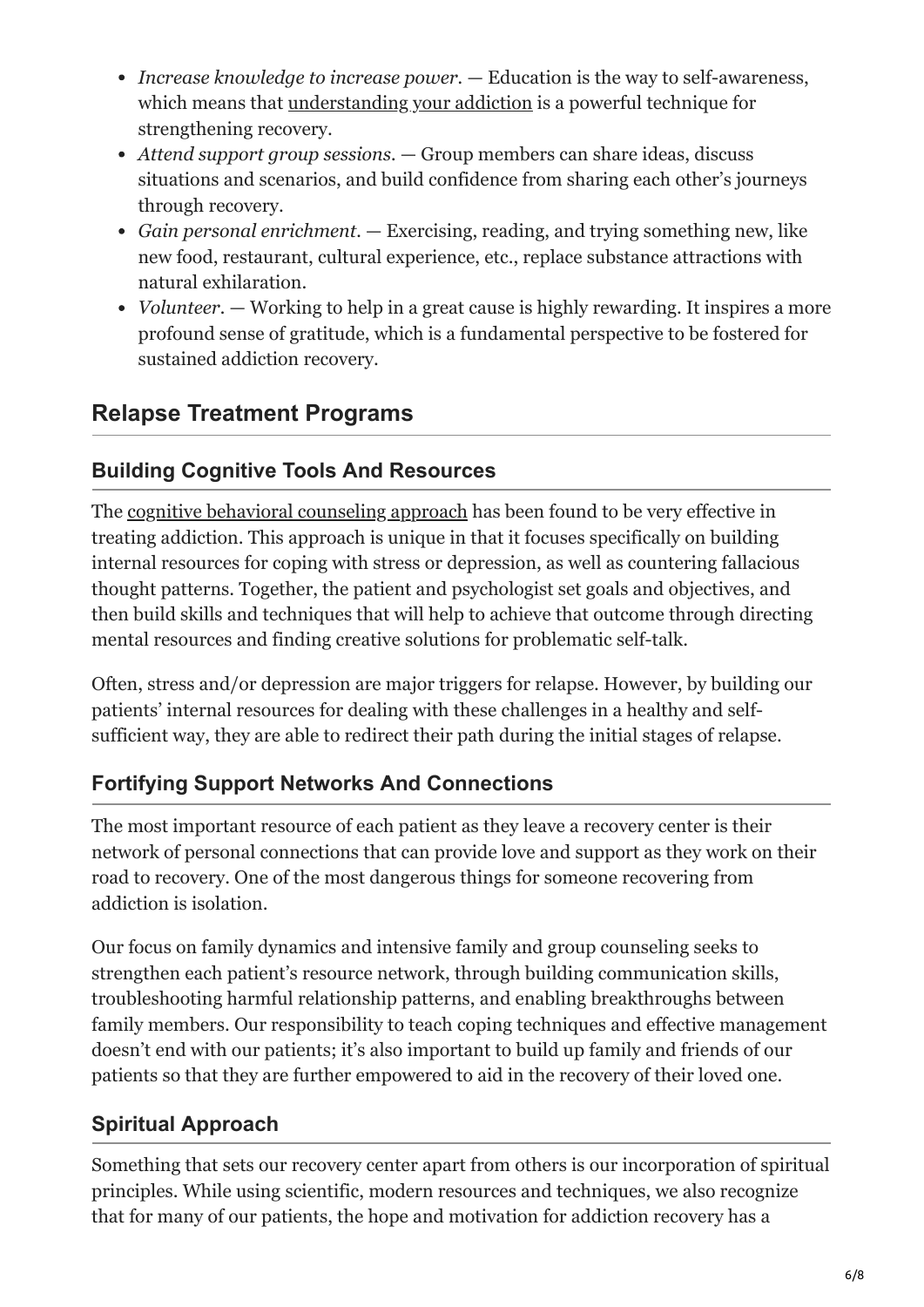spiritual aspect. We believe that there is hope for true and lasting healing for every single person who comes through our door.



# **Renaissance Recovery Center in Gilbert, Arizona**

Renaissance is an [outpatient alcohol and drug rehab center](https://www.renaissancerecoverycenter.com/about-us/the-renaissance-recovery-difference/) in Gilbert, Arizona. We help identify and overcome the underlying causes of addiction, to minimize the risk of relapse after treatment. Our [addiction recovery specialists](https://www.renaissancerecoverycenter.com/staff/) work with each client in his or her personalized recovery program. We also provide mental health treatment.

We offer affordable rehab therapy programs, and we can accept most [health insurance](https://www.renaissancerecoverycenter.com/insurance-coverage-for-addiction-treatment/) types. We can confirm your coverage for the treatment with your insurer for you if you wish.